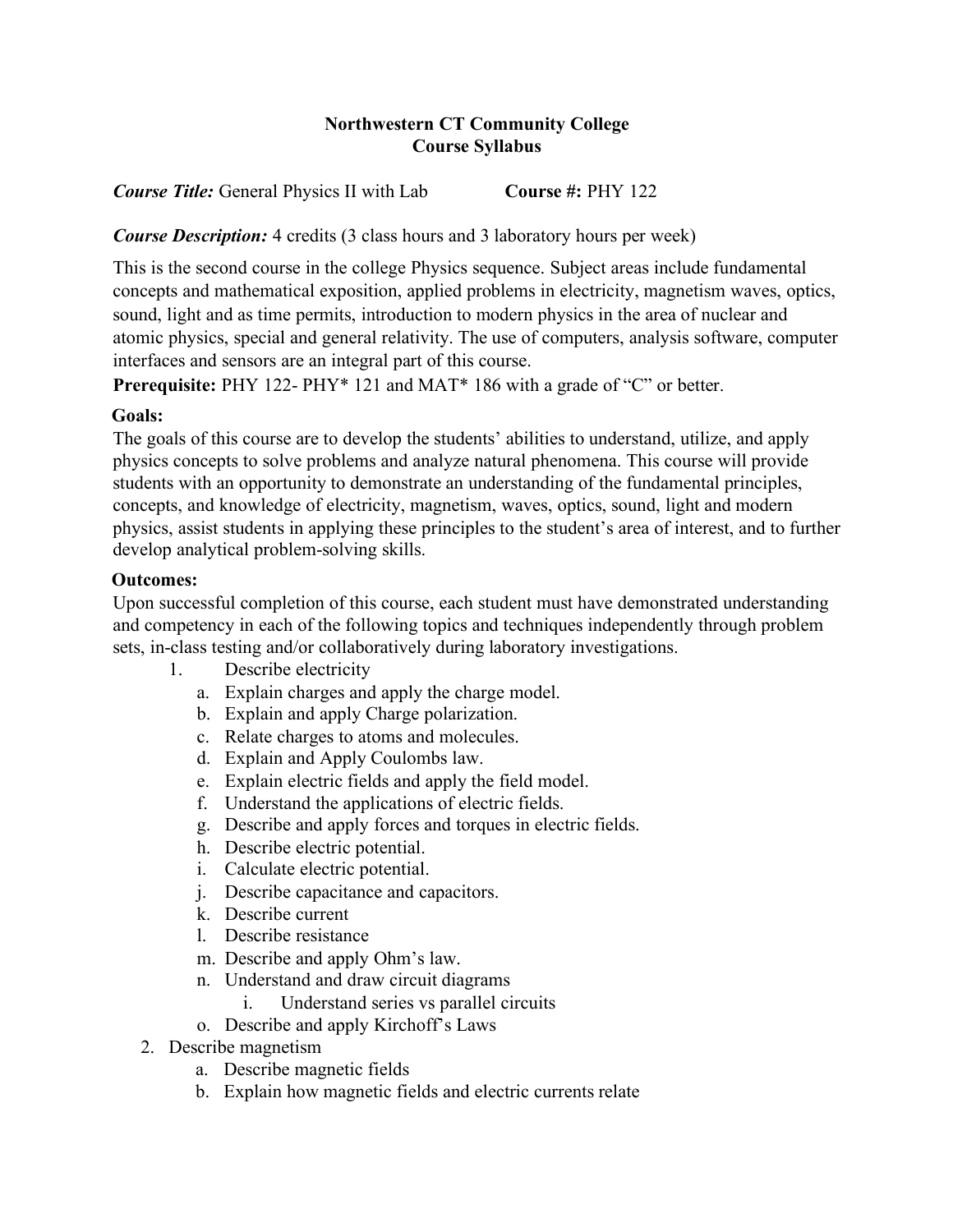- c. Describe magnets and magnetic materials
- d. Describe magnetic flux
- e. Describe and apply Lenz's law.
- f. Describe and apply Faraday's law.
- g. Describe electromagnetic waves.
- h. Describe and apply the photon model of electromagnetic waves.
- i. Describe the electromagnetic spectrum.
- 3. Describe Alternating current
	- a. Understand AC circuits
		- b. Understand household electricity
- 4. Understand waves
	- a. Understand and apply the wave model
	- b. Understand traveling waves
		- Including sound and electromagnetic waves.
	- c. Describe and apply superposition and standing waves
- 5. Describe Wave optics
	- a. Describe index of refraction
	- b. Understand diffraction gradient
	- c. Describe and apply the ray model of light
	- d. Draw ray diagrams
	- e. Describe lenses and mirrors.
	- f. Describe optical instruments
- 6. Describe topics in modern physics
	- a. Describe and apply relativity
		- i Describe time dilation
		- ii Describe length contraction
	- b. Describe topics in quantum physics
		- i Apply the photoelectric effect
		- ii Describe photons
		- iii Describe matter waves
		- iv Understand energy quantization
		- v Apply the uncertainty principle

# **Competencies:**

*Scientific Reasoning:* Upon the completion of this course, students should be able to:

- Explain the methods of scientific inquiry that lead to the acquisition of knowledge. Such methods include observations, testable hypotheses, logical inferences, experimental design, data acquisition, interpretation, and reproducible outcomes.
- Apply scientific methods to investigate real-world phenomena, and routine and novel problems. This includes data acquisition and evaluation, and prediction.
- Represent scientific data symbolically, graphically, numerically, and verbally.
- Interpret scientific information and draw logical references from representations such as formulas, equations, graphs, tables, and schematics.
- Evaluate the results obtained from scientific methods for accuracy and/or reasonableness